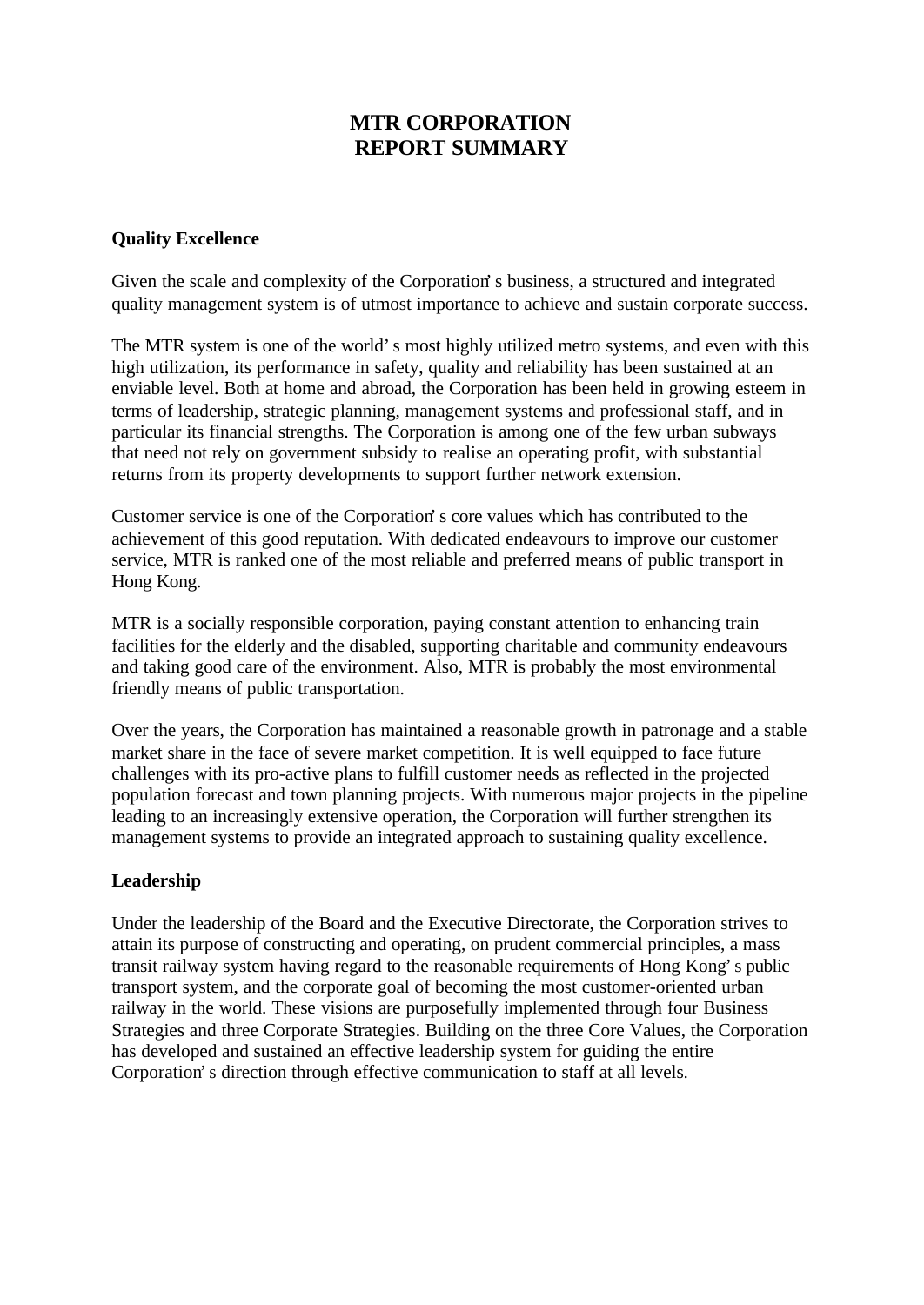#### **Strategic Planning**

To rally the dedicated support and collaboration of all staff, strategic planning serves to align and consolidate the efforts of the entire Corporation through these seven long-term strategies. These strategies are then translated into annual divisional and departmental targets and objectives which are then cascaded to sectional objectives. A sophisticated performance appraisal and project review system has been deployed to periodically assess achievement of these objectives and highlight areas for further improvement.

## **Customer and Market Focus**

The corporate strategy for customers is to research continuously customers' needs and provide superior standard of service. Periodic passenger surveys and liaison programmes are conducted to clearly understand the customers changing needs and feedback the recommendations for improvement into the strategy planning process. Customer Service Standards are implemented and constantly reviewed in the light of customer expectations and performance trends.

## **Information and Analysis**

In large-scale companies like the MTR, proper information management is crucial to organizational effectiveness. The Corporation endeavours to ensure that the appropriate technology be deployed to collect, record, disseminate and analyze information to enhance its operational performance. The Executive Information System, for instance, was developed to facilitate monitoring of overall operational performance and trends. Comparative data on benchmarking performance between the MTR with 8 overseas counterparts are also constantly evaluated for identifying improvement initiatives to further enhance business efficacy.

## **Human Resource Development and Management**

The Corporation regards its staff as the most valuable assets, whose well-being and satisfaction affect tremendously the quality of customer service. By emphasising employee benefits, training and development, and satisfaction coupled with an open and fair appraisal and reward system, the Corporation has succeeded in recruiting and retaining staff of high calibre, as well as encouraging them to achieve continuous improvement.

#### **Process Management**

To ensure that all work processes comply with its C operational and customer requirements, and that they are of consistent quality, the Corporation sets out precisely its performance requirements in the form of procedures or work instructions and specifications or contracts. Compliance with these requirements are .regularly monitored and measured through implementation of various inspection, audit and reporting systems.